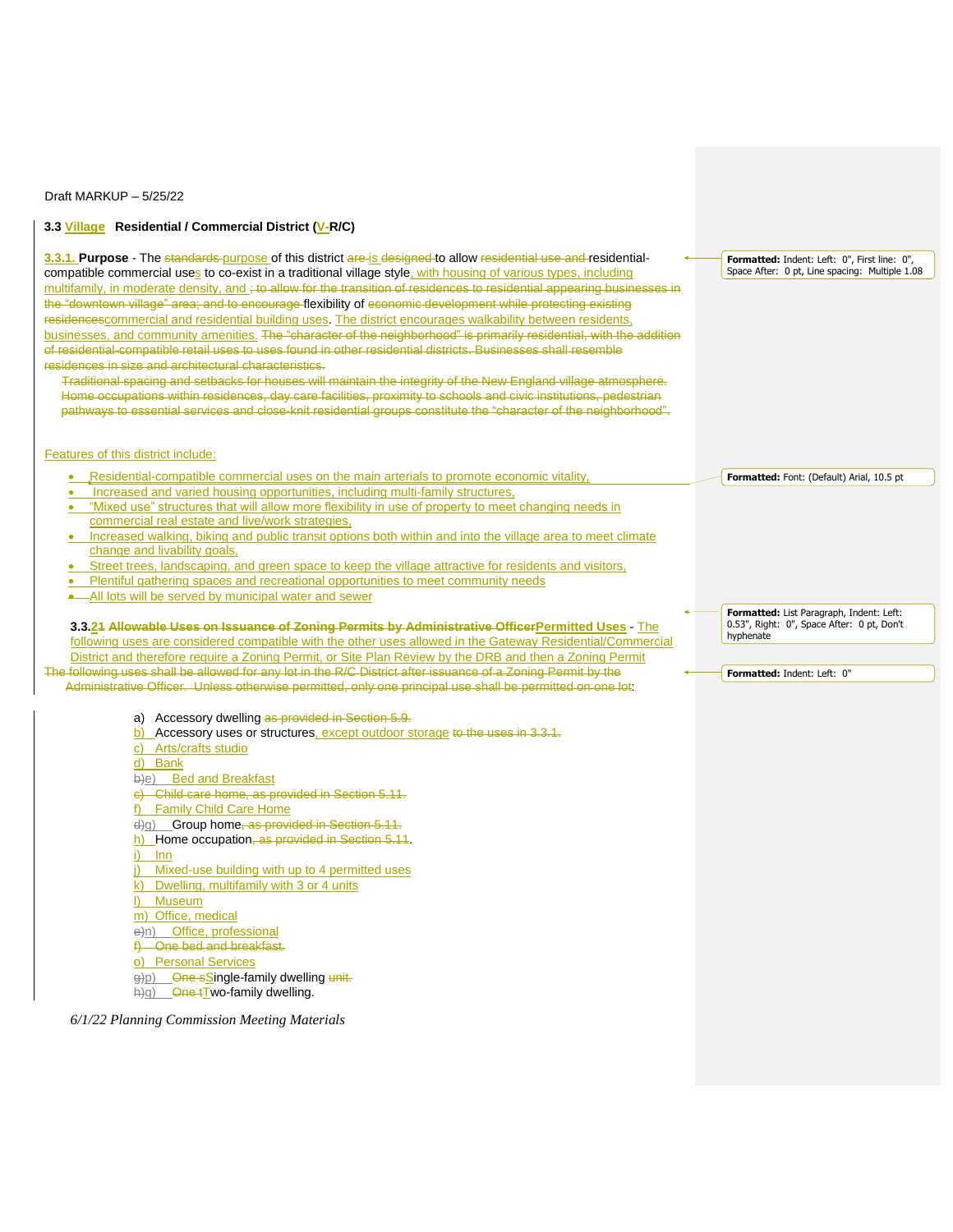- **3.3.32 Allowable Uses Upon Issuance of Conditional Uses Approval** The following uses shall be allowed in the R/C District upon issuance of a conditional use approval by the DRB. Unless otherwise provided, only one principal use, with its accessory structures, may be approved on any one lot.
- a) Adaptive uses as provided in Section 5.6.8. b) Artist/Craft studio. b) Catering service c) Cemetery. d) Cottage industry as provided in Section 5.6.7. e) Day care center. f) One mMulti-family dwelling with four three or four eight dwelling units. g) Extraction of earth resources as provided in Section 5.6.6. g) Educational facility h) Fitness facility i) Funeral parlor. j) Health care services k) Inn l) Laundromat m) Light manufacturing h)n) Mixed- or multi-use building with up to 4 permitted or conditional uses i) Inn or guest house. j)o) Museum. k) Office, Business. l) Office, Professional. m) Personal service business. n) Planned Unit Development, which may be a Planned Residential Development, as provided in Section 5.12, if no subdivision of land is proposed (see Section 5.12.1). p) Pharmacy o)q) Powered Vehicle and/or Machinery Service p)r) Outdoor rRecreational facility or park. q)s) Religious use or educational facility as provided in Section 5.10.4. r)t) Restaurant, standard. s)u) Retail businesssales. t)v) Retirement community. w) State- or community-owned and operated facilities, to the extent allowed by Section 5.10.4. u)x) Supported housing v) Agriculture, silviculture and horticulture, as provided in Section 2.4.5. w/y) Veterinary Clinics **3.3.43 Dimensional Requirements for Lots in the R/C District** - No Zoning Permit may be issued for Land Development in the R/C District unless the lot proposed for such Land Development meets the following dimensional requirements:
	- a) **Minimum Lot Area Size** Except as provided under Section 4.6.1, no lot served by a municipal water and sewer system shall be less than 1/3 acre. This minimum lot area requirement shall be increased to one (1) acre for any lot not served by municipal water and sewer systems. The purchase of additional land by the owner of a lot from an adjacent lot owner will be permitted, provided such purchase does not create a lot of less than the minimum area required in the Zoning District on the part of the seller. In the case of use of a lot for 3 or more dwelling units served by municipal water and sewer systems, one-third (1/3) acre of land per dwelling unit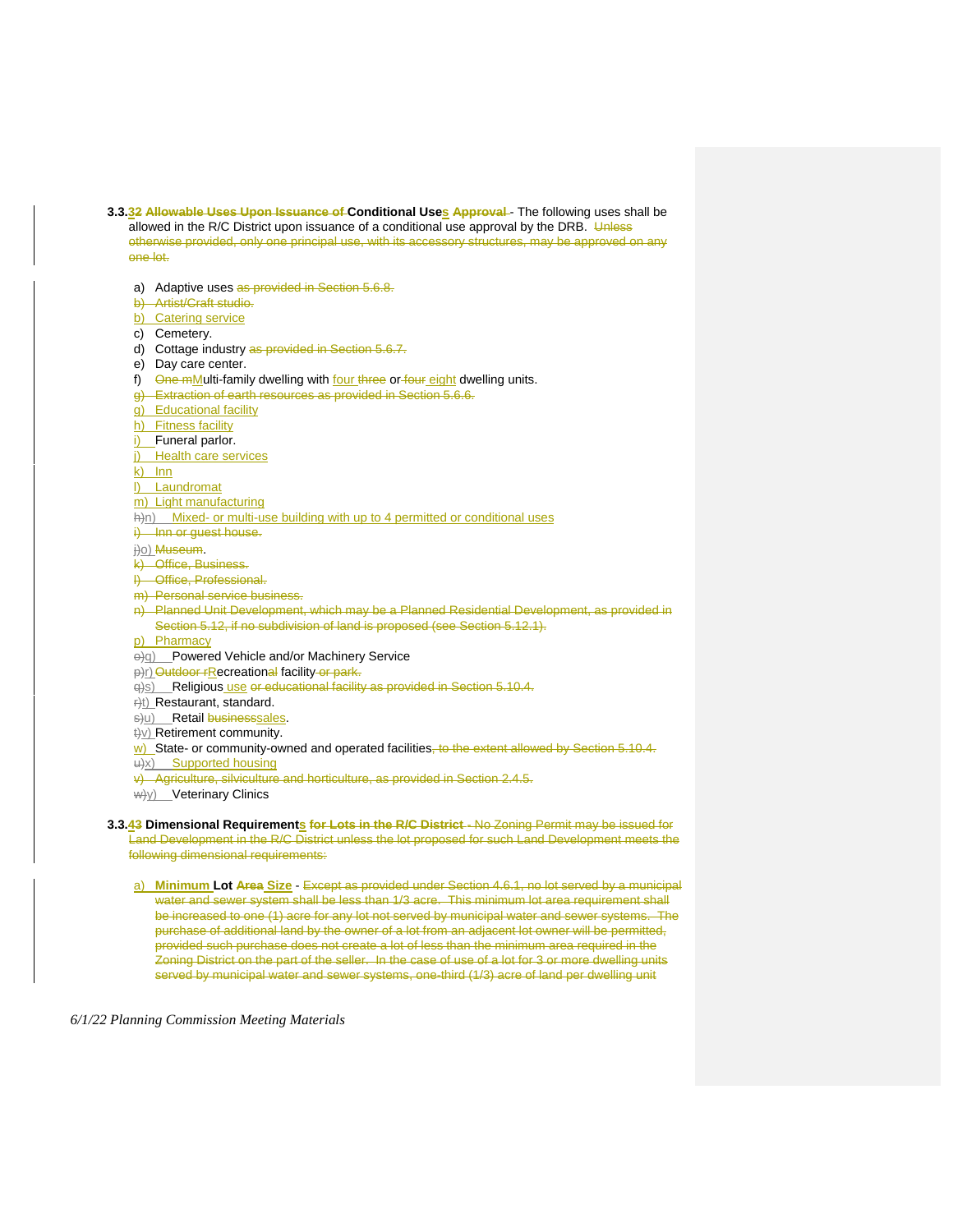| shall be required and one (1) acre of land per dwelling unit shall be required for lots not served                                                                                    |  |                                                                                                                                                     |
|---------------------------------------------------------------------------------------------------------------------------------------------------------------------------------------|--|-----------------------------------------------------------------------------------------------------------------------------------------------------|
| by municipal water and sewer systems. 1/4 acre (10,890 square feet)                                                                                                                   |  |                                                                                                                                                     |
| a)b) Maximum residential density - 1/8 acre (5,445 square feet) per dwelling unit                                                                                                     |  |                                                                                                                                                     |
| $\bigcirc$ Lot Dimensions - Each lot must contain a point from which a circle with a radius of twenty-                                                                                |  |                                                                                                                                                     |
| $f$ ive $(25)$ feet can be inscribed within the boundary of the lot.                                                                                                                  |  |                                                                                                                                                     |
| e)d) Lot Frontage - No lot having frontage on a public or private road shall have less than                                                                                           |  |                                                                                                                                                     |
| seventy-five (75) feet of continuous uninterrupted length of said frontage or the lot must have                                                                                       |  |                                                                                                                                                     |
| access to a public or private road with approval by the DRB pursuant to Sections 4.2 and 4.3.                                                                                         |  |                                                                                                                                                     |
| Maximum Lot Coverage - The total ground area of a lot covered by all structures, parking<br>d)e)                                                                                      |  |                                                                                                                                                     |
| areas, walkways, driveways, and areas covered by impervious materials shall not exceed forty<br>percent (40%) of the total ground area of the lot. 60 percent                         |  |                                                                                                                                                     |
|                                                                                                                                                                                       |  |                                                                                                                                                     |
| 3.3.4 Dimensional Limitations for Structure on Lots in the R/C District - No Zoning Permit may be                                                                                     |  |                                                                                                                                                     |
| issued for a structure in the R/C District unless the structure proposed for the lot meets the                                                                                        |  |                                                                                                                                                     |
| following dimensional requirements:                                                                                                                                                   |  |                                                                                                                                                     |
|                                                                                                                                                                                       |  |                                                                                                                                                     |
| a)f) Height - The height of any structure shall not exceed thirty-five (35) feet, except as provided in $\rightarrow$                                                                 |  |                                                                                                                                                     |
| Section 6.6.                                                                                                                                                                          |  | Formatted: Font: (Default) Arial, 10.5 pt                                                                                                           |
| <b>Front Yard Setback</b> -All structures shall be set back at least twenty (20) feet from each front                                                                                 |  | Formatted: List Paragraph, Right: 0", Line                                                                                                          |
| a)<br>lot line, or thirty-five (35) feet from the center line of each public or private Road or Highway                                                                               |  | spacing: Multiple 1.08 li, Numbered + Level: 1<br>+ Numbering Style: a, b, c,  + Start at: $1 +$<br>Alignment: Left + Aligned at: 1.3" + Indent at: |
| right of way contiguous to the lot, whichever is greater. Accessory structures shall be placed                                                                                        |  |                                                                                                                                                     |
| no closer to the front lot line than the principal structure.                                                                                                                         |  | 1.3"                                                                                                                                                |
| Principal structure - 10 feet                                                                                                                                                         |  | Formatted: Numbered + Level: 1 +                                                                                                                    |
| Accessory structure – No closer to the front lot line than 10 feet behind the front of the<br>b)ii.                                                                                   |  | Numbering Style: a, b, c,  + Start at: $1 +$<br>Alignment: Left + Aligned at: 1.3" + Indent at:                                                     |
| principal structure                                                                                                                                                                   |  | 1.3"                                                                                                                                                |
| $\frac{1}{2}$ h) Side Yard Setback - - A principal structure shall be set back at least ten (10) feet from                                                                            |  | <b>Formatted</b>                                                                                                                                    |
| each side lot line. An accessory structure shall be set back at least five (5) feet from the side                                                                                     |  |                                                                                                                                                     |
| lot line. 10 feet                                                                                                                                                                     |  | <b>Formatted:</b> Numbered + Level: $1 +$<br>Numbering Style: a, b, c,  + Start at: $1 +$                                                           |
| $\frac{d}{i}$ ) Rear Yard Setback - A principal structure shall be set back at least fifteen (15) feet from the                                                                       |  | Alignment: Left + Aligned at: 1.3" + Indent at:                                                                                                     |
| rear lot line. An accessory structure shall be set back at least five (5) feet from the rear lot line.                                                                                |  | 1.3"                                                                                                                                                |
| 10 feet                                                                                                                                                                               |  |                                                                                                                                                     |
|                                                                                                                                                                                       |  |                                                                                                                                                     |
| * 3.3.5 Other Requirements Applicable to Lots in the R/C DistrictDistrict Specific Development Standards                                                                              |  | Formatted: Indent: Left: 0.3", First line:                                                                                                          |
| - No zoning Permit may be issued for Land Development in the R/C District unless the Land Development                                                                                 |  | 0.01", Right: 0"                                                                                                                                    |
| meets the following requirements These standards are intended to ensure compatibility between residential and                                                                         |  |                                                                                                                                                     |
| commercial uses and retain a traditional mixed-use village appearance. The standards shall apply to all new                                                                           |  |                                                                                                                                                     |
| construction and significantly remodeled exteriors of existing structures, with the exception of single-family                                                                        |  |                                                                                                                                                     |
| dwelling or two-family dwelling uses. ÷                                                                                                                                               |  |                                                                                                                                                     |
|                                                                                                                                                                                       |  | Formatted: Indent: First line: 0.01", Space                                                                                                         |
| a) Site Design Standards                                                                                                                                                              |  | After: 0.25 pt, Line spacing: Multiple 1.05 li                                                                                                      |
| Landscaping and/or screening shall be required to shield from view all outdoor storage,                                                                                               |  | Formatted: Font: (Default) Arial, 10.5 pt, Bold                                                                                                     |
| including bulk and waste containers, utilities and mechanicals, parking and loading areas                                                                                             |  | Formatted: Font: (Default) Arial, 10.5 pt                                                                                                           |
| and any other storage structures or uses that are not contained within buildings.                                                                                                     |  |                                                                                                                                                     |
| Vegetated front setbacks that include trees will be preferred                                                                                                                         |  |                                                                                                                                                     |
| iii. There shall be one EV-ready parking space for any lot that has more than 6 parking $\leftarrow$                                                                                  |  | <b>Formatted:</b> Numbered + Level: 2 +<br>Numbering Style: i, ii, iii,  + Start at: 1 +<br>Alignment: Right + Aligned at: 1.5" + Indent            |
| spaces.                                                                                                                                                                               |  |                                                                                                                                                     |
| b) Building Design Standards. All new, or significantly remodeled exteriors of existing structures, with                                                                              |  | at: 1.75"                                                                                                                                           |
| the exception of single-or two-family dwellings, shall have the following design features:<br>Buildings and roofs shall be oriented to be solar ready, and to allow for rooftop solar |  |                                                                                                                                                     |
|                                                                                                                                                                                       |  |                                                                                                                                                     |
| panels<br>Front facades greater than 50 feet in length shall be broken down into a series of smaller<br>ii.                                                                           |  |                                                                                                                                                     |
| facades that incorporate changes in color, texture, materials or structural features.                                                                                                 |  |                                                                                                                                                     |
| Any facade with frontage on a public or private road shall have windows, and one or<br>iii.                                                                                           |  |                                                                                                                                                     |
| more entrance(s) in that façade.                                                                                                                                                      |  |                                                                                                                                                     |
| Entrances shall be defined with overhangs, porches, or other architectural features.<br>İV.                                                                                           |  |                                                                                                                                                     |
|                                                                                                                                                                                       |  |                                                                                                                                                     |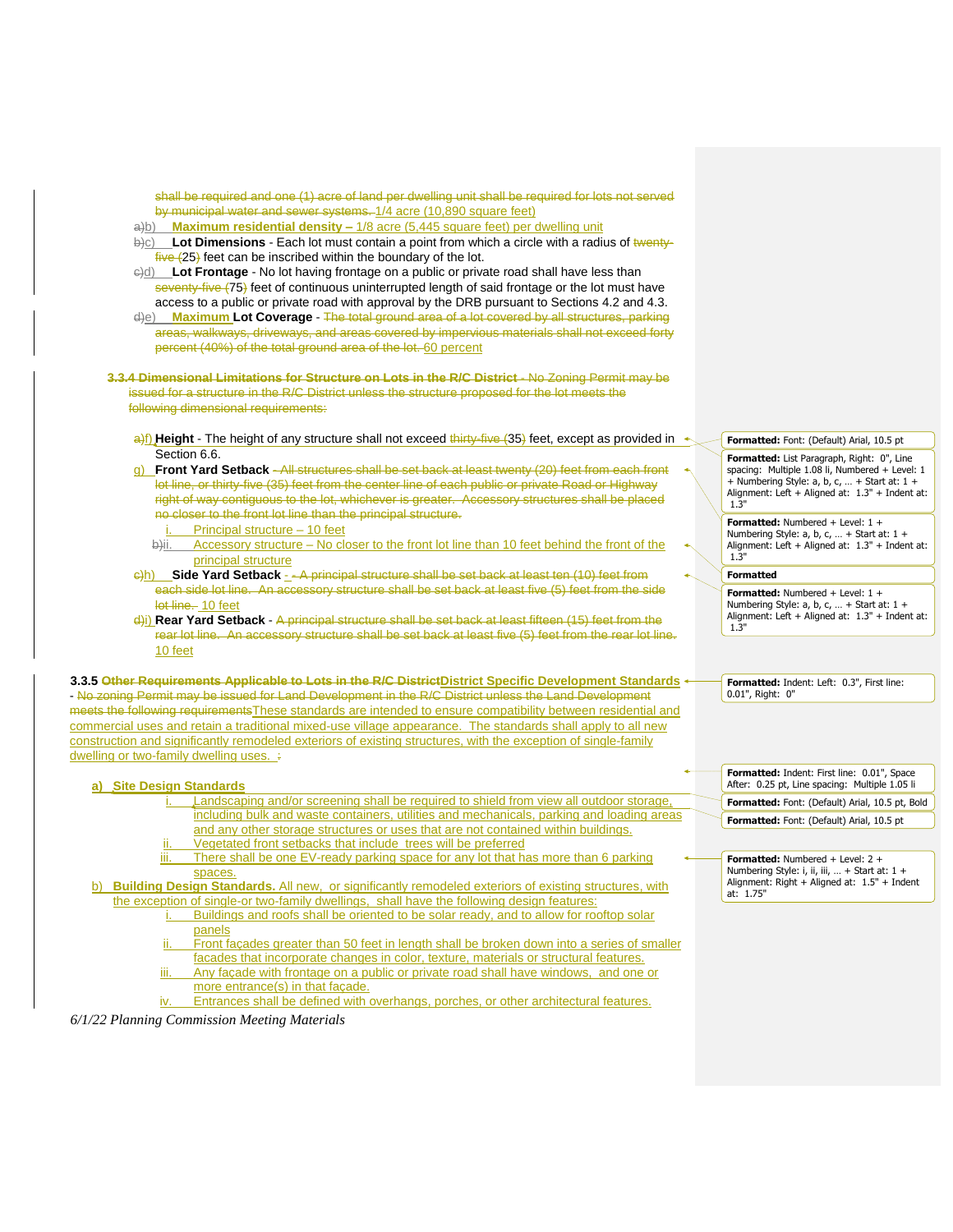- Principal buildings shall have pitched roofs.
- vi. Any principal building with a public road-facing façade will provide that façade with a wood, stone or brick appearance
- c) **Additional Multi-family housing standards.** All housing that contains more than two dwelling units shall, in addition to subsection (b) above, adhere to the multi-family standards in Section 5.13 of these regulations.
	- a) **Parking Requirements** Parking Requirements shall be regulated as provided in Section 6.1.
	- b) **Loading Space Requirements** Off-Road or Highway loading requirements shall be as required in Section 6.1.
	- c) **Signs** Signs shall be regulated as provided in Section 5.7.

d) **Traffic Impact** - No permit or approval shall be issued for a use which generates more than 35 vehicle trip ends during the P.M. peak hour for the first 40,000 square feet of lot area or fraction thereof, plus 1 vehicle trip end for each additional 1,000 square feet of lot area. In making the determination of traffic impact, the Administrative Officer or DRB shall utilize "Trip Generation - Seventh Edition - 2003", Institute of Traffic Engineers (ITE), or its equivalent, or any subsequent and most recent publication thereof, and may use estimates from other sources, including local traffic counts, if the above publication does not contain data for a specific use or if a use contains unique characteristics that cause it to differ from national traffic estimates.

- A transportation impact study shall be required for uses which generate more than 70 vehicle trip ends on adjacent roads during the P.M. peak hour for the first 40,000 square feet of land development area or fraction thereof, plus 1 vehicle trip end for each additional 1,000 square feet of land development area. In making the determination of traffic impact, the Administrative Officer or DRB shall utilize "Trip generation – Tenth Edition", Institute of Traffic Engineers (ITE), or its equivalent, or any subsequent and most recent publication thereof, and may use estimates from other sources, including local traffic counts, if the above publication does not contain data for a specific use or if a use contains unique characteristics that cause it to differ from national traffic estimates.
- For establishments that generate more than 70 vehicle trip ends during the P.M. peak hour, the Development Review Board shall review the level of service of adjacent roads. Based on its review as well as consultation with the Road Foreman, the DRB may put forth permit conditions to mitigate adverse traffic impacts. Permit conditions may include:
	- Site improvements to improve access management, such as the creation of secondary access points, the reduction of the width of curb cuts, or the like; Improvements to internal circulation, including the creation of narrower roadway
	- widths, pedestrian pathways, and the like;
	- iii. Improvements with connections with adjacent properties, such as, but not limited to, the creation of additional vehicle or pedestrian access points, the installation of signage and traffic lights, and adjustments to intersections to reduce pedestrian crossing distances and to slow traffic.

d)

e) **Access** - Access shall be regulated as provided in Sections 4.1 through 4.4.

f) **Character of the Neighborhood Standards** - In addition to the specific standards listed under Section 5.6.2 for conditional use approval, any non-residential use in the R/C District shall also meet the following standards prior to issuance of conditional use approval:

i. A non-residential use shall not exceed 2500 square feet gross floor area per floor with a two-story maximum. A building containing dwelling units, a group home, or a quest house is a "residential use" for the purposes of this subsection.

**Formatted:** Right: 0", Space After: 0 pt, Line spacing: single, Numbered + Level: 2 + Numbering Style: i, ii, iii, … + Start at: 1 + Alignment: Right + Aligned at: 1.5" + Indent at: 1.75"

**Formatted:** Font: (Default) Arial, 10.5 pt

**Formatted:** Indent: Left: 0.81", No bullets or numbering

**Formatted:** Numbered + Level: 1 + Numbering Style: a, b, c, … + Start at: 1 + Alignment: Left + Aligned at: 0.56" + Indent at: 0.81"